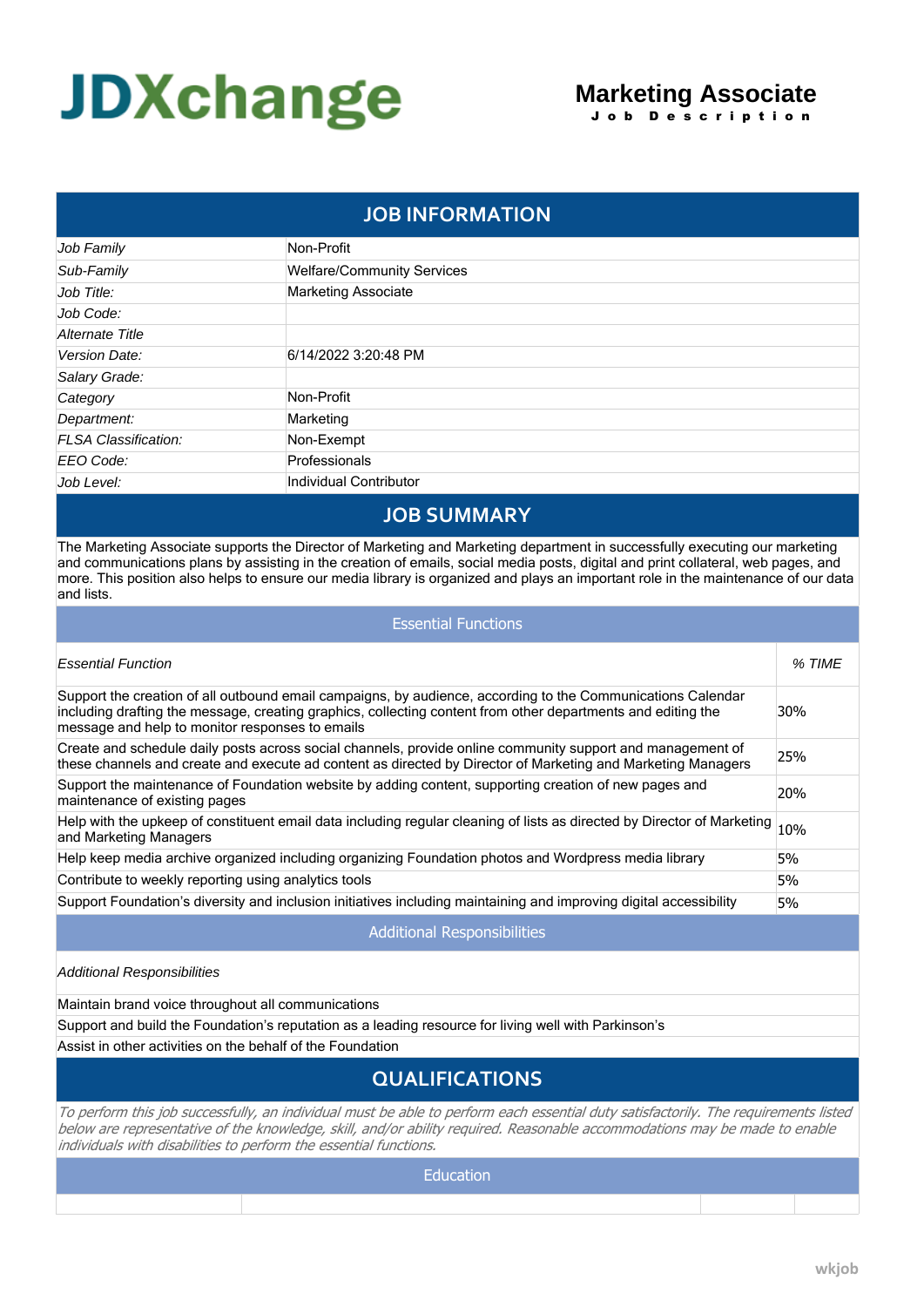| <b>Work Experience</b>                                                                    |               |  |        |
|-------------------------------------------------------------------------------------------|---------------|--|--------|
| relevant experience in marketing and communications<br>Required<br>3 years or more        |               |  |        |
|                                                                                           | <b>Skills</b> |  |        |
| Strong verbal and written communication skills<br>High                                    |               |  |        |
| Strong organization skills<br>High                                                        |               |  |        |
| Highly collaborative and able to work well on a team<br>High                              |               |  |        |
| Basic working knowledge of social media marketing                                         |               |  | Medium |
| Basic working knowledge of digital marketing tools (Wordpress, email marketing, etc.)     |               |  | Medium |
| Knowledge of Adobe Creative Suite (InDesign, Photoshop, and Illustrator) and Canva<br>Low |               |  |        |
| Proficient in Excel, Word, Powerpoint, and Office 365 applications<br>Low                 |               |  |        |

# **PHYSICAL DEMANDS/WORKING CONDITIONS**

| <b>Physical Demands</b>                                          |           |        |              |                |              |        |
|------------------------------------------------------------------|-----------|--------|--------------|----------------|--------------|--------|
| <b>Physical Demand</b>                                           | <b>NA</b> | Rarely | Occasionally | Frequently     | Constantly   | Weight |
| Strength - Lift, carry, push, pull, or<br>otherwise move objects | X         |        |              |                |              |        |
| Reading                                                          |           |        |              |                | X            | 0      |
| Carrying                                                         | Χ         |        |              |                |              |        |
| <b>Climbing Stairs</b>                                           | X         |        |              |                |              |        |
| Crouching                                                        | X         |        |              |                |              |        |
| Grasping                                                         | X         |        |              |                |              |        |
| Grip                                                             | X         |        |              |                |              |        |
| Handling                                                         | X         |        |              |                |              |        |
| Kneeling                                                         | X         |        |              |                |              |        |
| Pinch                                                            | X         |        |              |                |              |        |
| Pulling                                                          | X         |        |              |                |              |        |
| Pushing                                                          | X         |        |              |                |              |        |
| Lifting                                                          | X         |        |              |                |              |        |
| Reaching                                                         | X         |        |              |                |              |        |
| Vision                                                           |           |        |              |                | $\mathsf{X}$ |        |
| <b>Repetitive Motions</b>                                        |           |        |              |                | X            |        |
| Sitting                                                          |           |        |              | $\pmb{\times}$ |              |        |
| Standing                                                         | X         |        |              |                |              |        |
| Walking                                                          | X         |        |              |                |              |        |
| Stooping                                                         | X         |        |              |                |              |        |

*The physical demands described here are representative of those that must be met by an employee to successfully perform the essential functions of this job. Reasonable accommodations may be made to enable individuals with disabilities to perform the essential functions*

| <b>Working Environment</b>    |          |        |              |            |            |
|-------------------------------|----------|--------|--------------|------------|------------|
| <b>Working Condition</b>      | NA       | Rarely | Occasionally | Frequently | Constantly |
| Extreme cold                  | X        |        |              |            |            |
| Extreme heat                  | X        |        |              |            |            |
| Humidity                      | X        |        |              |            |            |
| Wet                           | X        |        |              |            |            |
| Noise                         | X        |        |              |            |            |
| Hazards                       | X        |        |              |            |            |
| <b>Temperature Change</b>     | X        |        |              |            |            |
| <b>Atmospheric Conditions</b> | X        |        |              |            |            |
| Vibration                     | $\times$ |        |              |            |            |
| Other                         | X        |        |              |            |            |